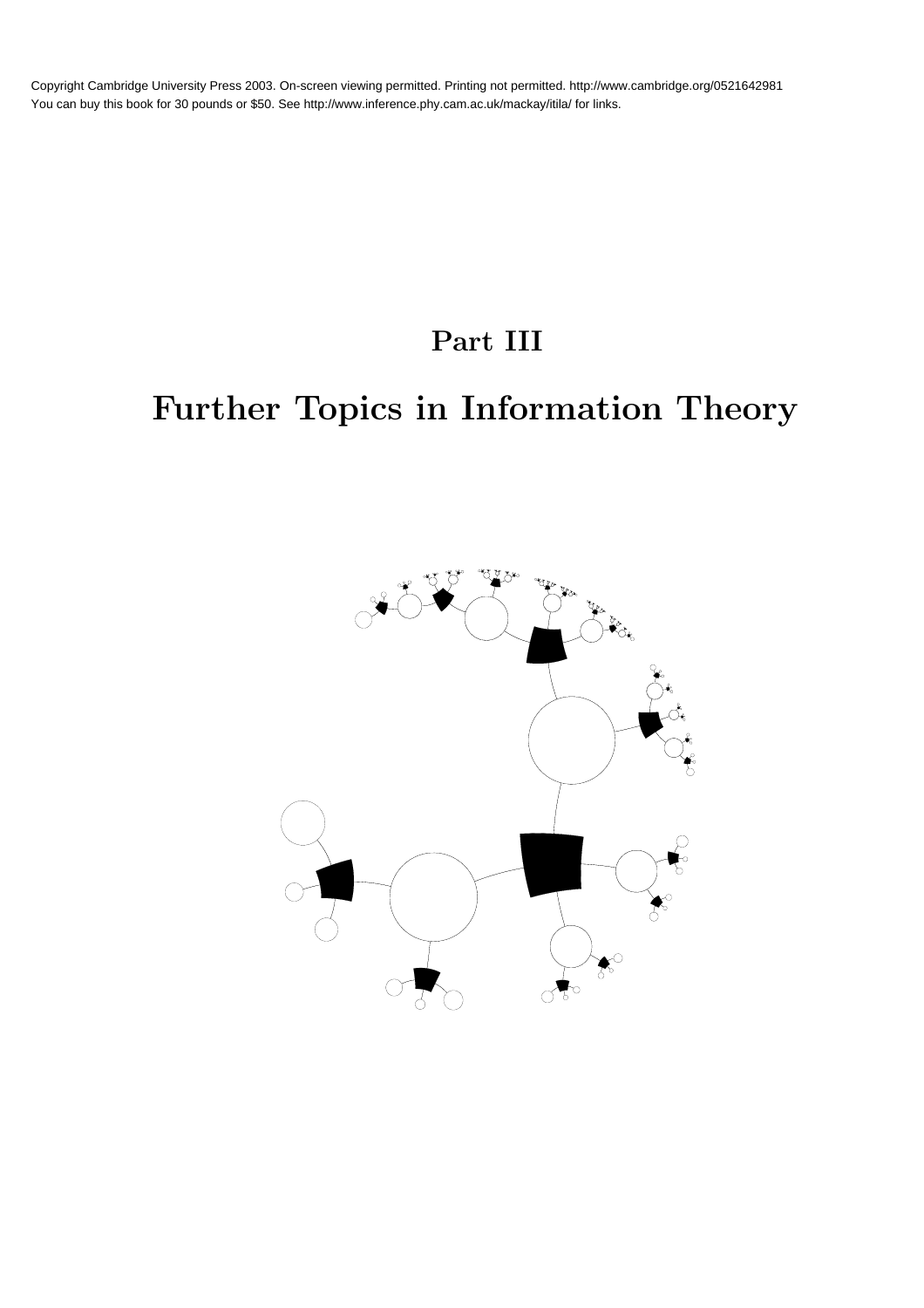### About Chapter 12

In Chapters 1–11, we concentrated on two aspects of information theory and coding theory: source coding – the compression of information so as to make efficient use of data transmission and storage channels; and channel coding – the redundant encoding of information so as to be able to detect and correct communication errors.

In both these areas we started by ignoring practical considerations, concentrating on the question of the theoretical limitations and possibilities of coding. We then discussed practical source-coding and channel-coding schemes, shifting the emphasis towards computational feasibility. But the prime criterion for comparing encoding schemes remained the efficiency of the code in terms of the channel resources it required: the best source codes were those that achieved the greatest compression; the best channel codes were those that communicated at the highest rate with a given probability of error.

In this chapter we now shift our viewpoint a little, thinking of ease of information retrieval as a primary goal. It turns out that the random codes which were theoretically useful in our study of channel coding are also useful for rapid information retrieval.

Efficient information retrieval is one of the problems that brains seem to solve effortlessly, and content-addressable memory is one of the topics we will study when we look at neural networks.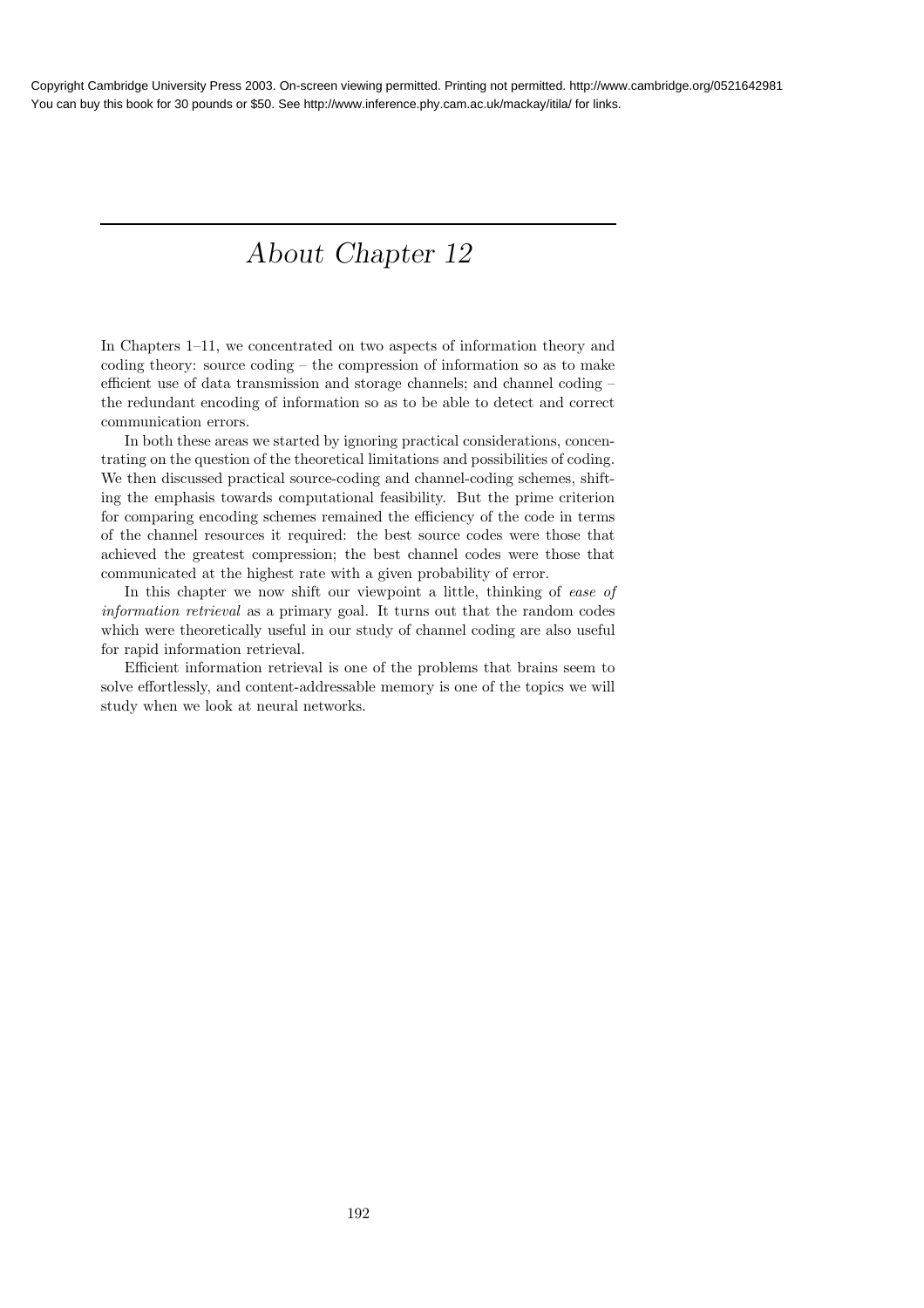### 12

## Hash Codes: Codes for Efficient Information Retrieval

#### ▶ 12.1 The information retrieval problem

A simple example of an information retrieval problem is the task of implementing a phone directory service, which, in response to a person's name, returns (a) a confirmation that that person is listed in the directory; and (b) the person's phone number and other details. We could formalize this problem as follows, with S being the number of names that must be stored in the directory.

You are given a list of S binary strings of length N bits,  $\{x^{(1)},...,x^{(S)}\},\$ where S is considerably smaller than the total number of possible strings,  $2^N$ . We will call the superscript 's' in  $\mathbf{x}^{(s)}$  the record number of the string. The idea is that s runs over customers in the order in which they are added to the directory and  $\mathbf{x}^{(s)}$  is the name of customer s. We assume for simplicity that all people have names of the same length. The name length might be, say,  $N = 200$  bits, and we might want to store the details of ten million customers, so  $S \simeq 10^7 \simeq 2^{23}$ . We will ignore the possibility that two customers have identical names.

The task is to construct the inverse of the mapping from s to  $\mathbf{x}^{(s)}$ , i.e., to make a system that, given a string **x**, returns the value of s such that  $\mathbf{x} = \mathbf{x}^{(s)}$ if one exists, and otherwise reports that no such s exists. (Once we have the record number, we can go and look in memory location s in a separate memory full of phone numbers to find the required number.) The aim, when solving this task, is to use minimal computational resources in terms of the amount of memory used to store the inverse mapping from x to s and the amount of time to compute the inverse mapping. And, preferably, the inverse mapping should be implemented in such a way that further new strings can be added to the directory in a small amount of computer time too.

#### Some standard solutions

The simplest and dumbest solutions to the information retrieval problem are a look-up table and a raw list.

**The look-up table** is a piece of memory of size  $2^N \log_2 S$ ,  $\log_2 S$  being the amount of memory required to store an integer between 1 and S. In each of the  $2^N$  locations, we put a zero, except for the locations **x** that correspond to strings  $\mathbf{x}^{(s)}$ , into which we write the value of s.

The look-up table is a simple and quick solution, if only there is sufficient memory for the table, and if the cost of looking up entries in memory is

| string length      | $N \simeq 200$       |
|--------------------|----------------------|
| number of strings  | $S\simeq 2^{23}$     |
| number of possible | $2^N \simeq 2^{200}$ |
| strings            |                      |

Figure 12.1. Cast of characters.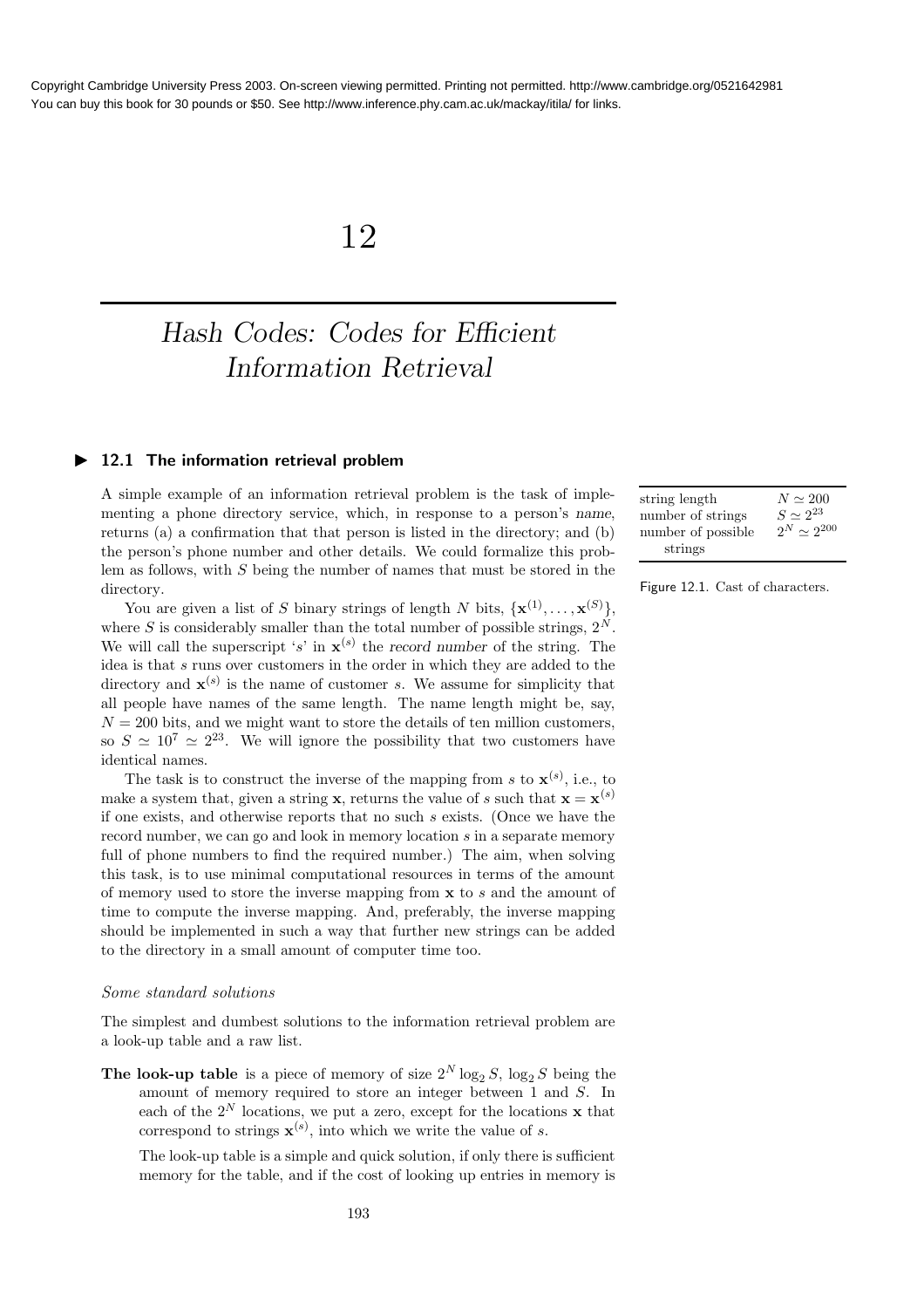194 12 — Hash Codes: Codes for Efficient Information Retrieval

independent of the memory size. But in our definition of the task, we assumed that  $N$  is about 200 bits or more, so the amount of memory required would be of size  $2^{200}$ ; this solution is completely out of the question. Bear in mind that the number of particles in the solar system is only about  $2^{190}$ .

- **The raw list** is a simple list of ordered pairs  $(s, \mathbf{x}^{(s)})$  ordered by the value of s. The mapping from  $x$  to s is achieved by searching through the list of strings, starting from the top, and comparing the incoming string x with each record  $\mathbf{x}^{(s)}$  until a match is found. This system is very easy to maintain, and uses a small amount of memory, about SN bits, but is rather slow to use, since on average five million pairwise comparisons will be made.
- $\triangleright$  Exercise 12.1.<sup>[2, p.202]</sup> Show that the average time taken to find the required string in a raw list, assuming that the original names were chosen at random, is about  $S + N$  binary comparisons. (Note that you don't have to compare the whole string of length N, since a comparison can be terminated as soon as a mismatch occurs; show that you need on average two binary comparisons per incorrect string match.) Compare this with the worst-case search time – assuming that the devil chooses the set of strings and the search key.

The standard way in which phone directories are made improves on the look-up table and the raw list by using an alphabetically ordered list.

Alphabetical list. The strings  $\{x^{(s)}\}$  are sorted into alphabetical order. Searching for an entry now usually takes less time than was needed for the raw list because we can take advantage of the sortedness; for example, we can open the phonebook at its middle page, and compare the name we find there with the target string; if the target is 'greater' than the middle string then we know that the required string, if it exists, will be found in the second half of the alphabetical directory. Otherwise, we look in the first half. By iterating this splitting-in-the-middle procedure, we can identify the target string, or establish that the string is not listed, in  $\lceil \log_2 S \rceil$  string comparisons. The expected number of binary comparisons per string comparison will tend to increase as the search progresses, but the total number of binary comparisons required will be no greater than  $\lceil \log_2 S \rceil N$ .

The amount of memory required is the same as that required for the raw list.

Adding new strings to the database requires that we insert them in the correct location in the list. To find that location takes about  $\lceil \log_2 S \rceil$ binary comparisons.

Can we improve on the well-established alphabetized list? Let us consider our task from some new viewpoints.

The task is to construct a mapping  $\mathbf{x} \to s$  from N bits to  $\log_2 S$  bits. This is a pseudo-invertible mapping, since for any  $x$  that maps to a non-zero  $s$ , the customer database contains the pair  $(s, \mathbf{x}^{(s)})$  that takes us back. Where have we come across the idea of mapping from  $N$  bits to  $M$  bits before?

We encountered this idea twice: first, in source coding, we studied block codes which were mappings from strings of  $N$  symbols to a selection of one label in a list. The task of information retrieval is similar to the task (which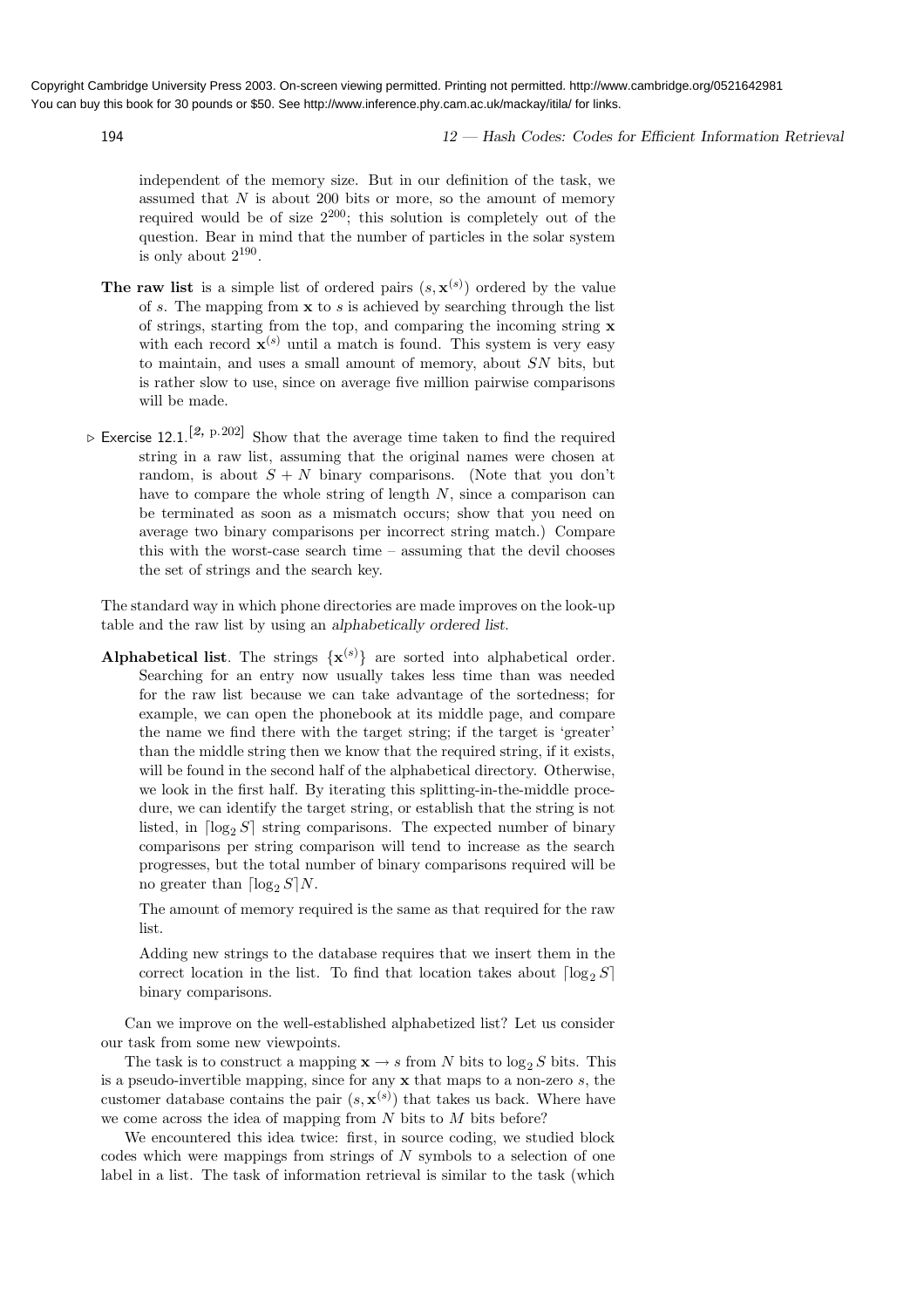12.2: Hash codes 195

we never actually solved) of making an encoder for a typical-set compression code.

The second time that we mapped bit strings to bit strings of another dimensionality was when we studied channel codes. There, we considered codes that mapped from K bits to N bits, with N greater than  $K$ , and we made theoretical progress using random codes.

In hash codes, we put together these two notions. We will study random codes that map from  $N$  bits to  $M$  bits where  $M$  is smaller than  $N$ .

The idea is that we will map the original high-dimensional space down into a lower-dimensional space, one in which it is feasible to implement the dumb look-up table method which we rejected a moment ago.

#### ▶ 12.2 Hash codes

First we will describe how a hash code works, then we will study the properties of idealized hash codes. A hash code implements a solution to the information retrieval problem, that is, a mapping from x to s, with the help of a pseudorandom function called a hash function, which maps the N-bit string  $x$  to an M-bit string  $h(x)$ , where M is smaller than N. M is typically chosen such that the 'table size'  $T \simeq 2^M$  is a little bigger than  $S$  – say, ten times bigger. For example, if we were expecting  $S$  to be about a million, we might map  $x$  into a 30-bit hash h (regardless of the size  $N$  of each item  $x$ ). The hash function is some fixed deterministic function which should ideally be indistinguishable from a fixed random code. For practical purposes, the hash function must be quick to compute.

Two simple examples of hash functions are:

- **Division method**. The table size  $T$  is a prime number, preferably one that is not close to a power of 2. The hash value is the remainder when the integer  $x$  is divided by  $T$ .
- Variable string addition method. This method assumes that  $x$  is a string of bytes and that the table size  $T$  is 256. The characters of  $\bf{x}$  are added, modulo 256. This hash function has the defect that it maps strings that are anagrams of each other onto the same hash.

It may be improved by putting the running total through a fixed pseudorandom permutation after each character is added. In the variable string exclusive-or method with table size  $\leq 65536$ , the string is hashed twice in this way, with the initial running total being set to 0 and 1 respectively (algorithm 12.3). The result is a 16-bit hash.

Having picked a hash function  $h(x)$ , we implement an information retriever as follows.

**Encoding.** A piece of memory called the hash table is created of size  $2^M b$ memory units, where b is the amount of memory needed to represent an integer between 0 and S. This table is initially set to zero throughout. Each memory  $\mathbf{x}^{(s)}$  is put through the hash function, and at the location in the hash table corresponding to the resulting vector  $\mathbf{h}^{(s)} = \mathbf{h}(\mathbf{x}^{(s)}),$ the integer s is written – unless that entry in the hash table is already occupied, in which case we have a *collision* between  $\mathbf{x}^{(s)}$  and some earlier  $\mathbf{x}^{(s')}$  which both happen to have the same hash code. Collisions can be handled in various ways – we will discuss some in a moment – but first let us complete the basic picture.

| $N \simeq 200$     |
|--------------------|
| $S \sim 2^{23}$    |
| $M \simeq 30$ bits |
| $T=2^M$            |
| $\simeq 2^{30}$    |
|                    |

Figure 12.2. Revised cast of characters.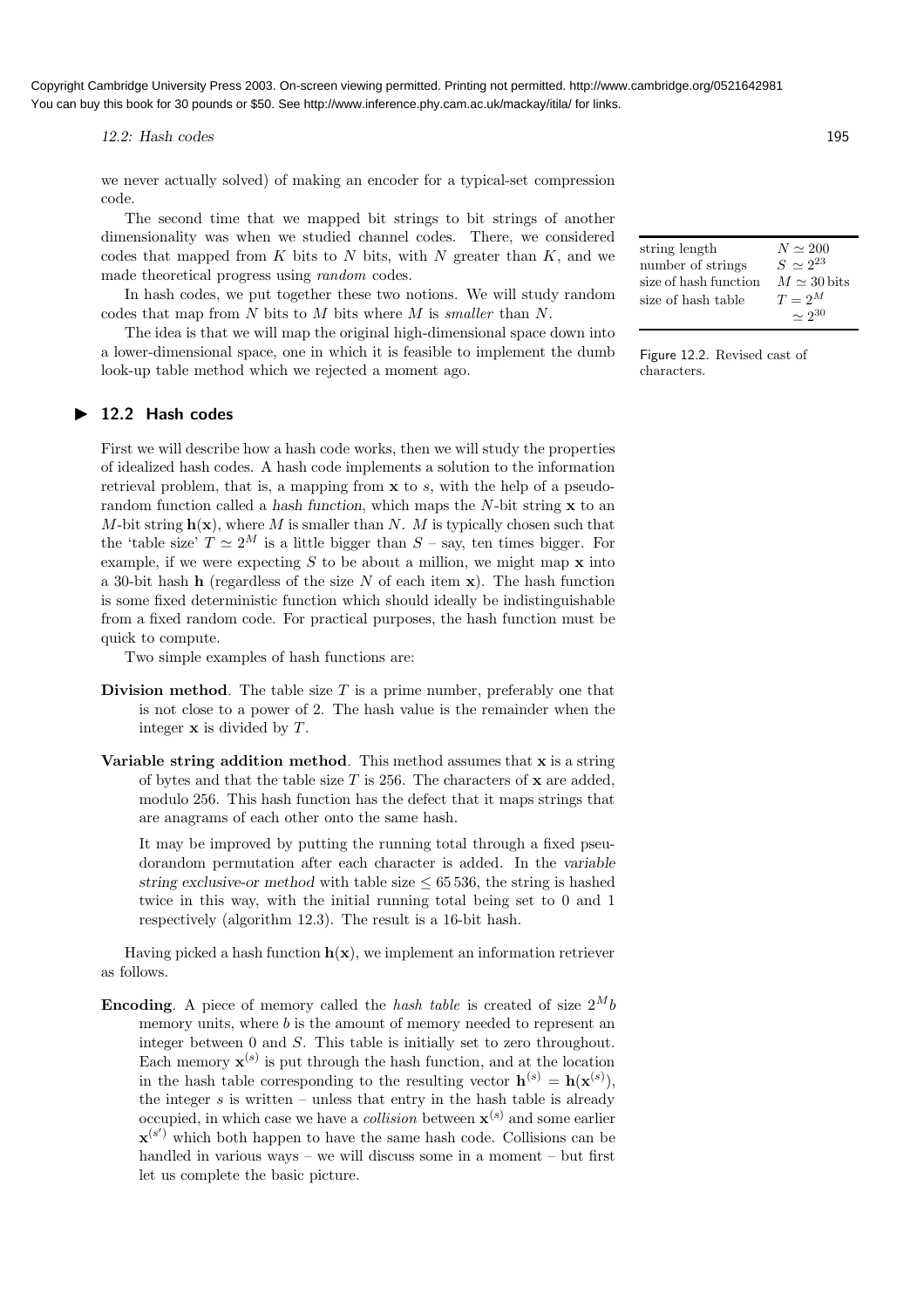196 12 — Hash Codes: Codes for Efficient Information Retrieval

```
unsigned char Rand8[256]; // This array contains a random
                                permutation from 0..255 to 0..255
int Hash(char *x) { \frac{1}{x} is a pointer to the first char;
    int h; \frac{1}{4} \frac{1}{4} \frac{1}{4} \frac{1}{4} is the first character
    unsigned char h1, h2;
     if (*x == 0) return 0; // Special handling of empty string
    h1 = *x; h2 = *x + 1; // Initialize two hashes
    x++; \frac{1}{2} // Proceed to the next character
     while (*x) {
        h1 = Rand8[h1 \hat{ } *x]; // Exclusive-or with the two hashes
        h2 = Rand8[h2 \hat{ } *x]; // and put through the randomizer
        x++;
     } // End of string is reached when *x=0
     h = ((int)(h1) < 8) | // Shift h1 left 8 bits and add h2
         (int) h2 ;
     return h ; \frac{1}{2} // Hash is concatenation of h1 and h2
}
```
Algorithm 12.3. C code implementing the variable string exclusive-or method to create a hash  ${\tt h}$  in the range  $0 \ldots 65\,535$ from a string x. Author: Thomas Niemann.



Figure 12.4. Use of hash functions for information retrieval. For each string  $\mathbf{x}^{(s)}$ , the hash  $\mathbf{h} = \mathbf{h}(\mathbf{x}^{(s)})$ is computed, and the value of s is written into the hth row of the hash table. Blank rows in the hash table contain the value zero. The table size is  $T=2^M.$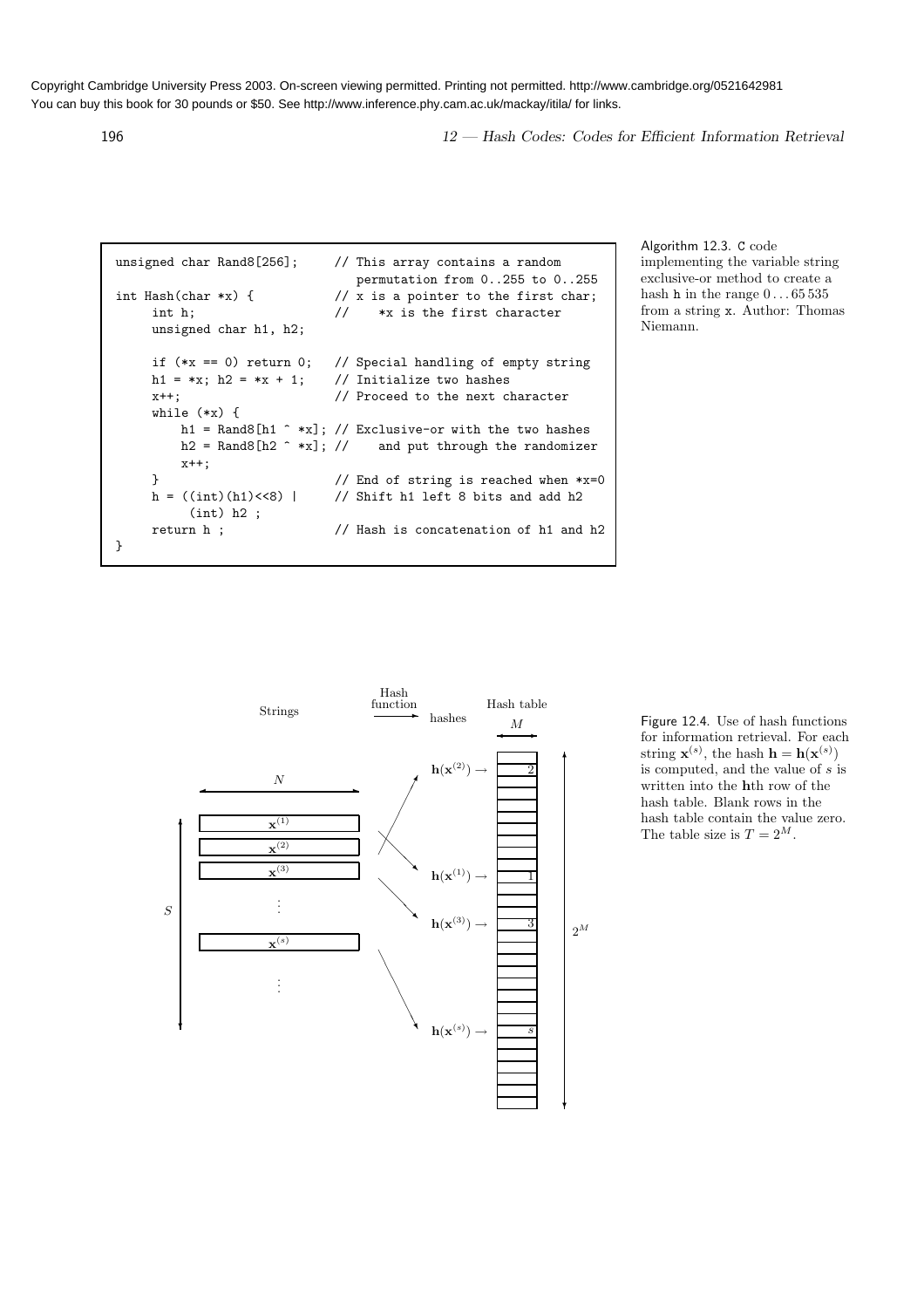12.3: Collision resolution 197

Decoding. To retrieve a piece of information corresponding to a target vector x, we compute the hash h of x and look at the corresponding location in the hash table. If there is a zero, then we know immediately that the string  $x$  is not in the database. The cost of this answer is the cost of one hash function evaluation and one look-up in the table of size  $2^M$ . If, on the other hand, there is a non-zero entry s in the table, there are two possibilities: either the vector **x** is indeed equal to  $\mathbf{x}^{(s)}$ ; or the vector  $\mathbf{x}^{(s)}$ is another vector that happens to have the same hash code as the target x. (A third possibility is that this non-zero entry might have something to do with our yet-to-be-discussed collision-resolution system.)

To check whether **x** is indeed equal to  $\mathbf{x}^{(s)}$ , we take the tentative answer s, look up  $\mathbf{x}^{(s)}$  in the original forward database, and compare it bit by bit with  $x$ ; if it matches then we report  $s$  as the desired answer. This successful retrieval has an overall cost of one hash-function evaluation, one look-up in the table of size  $2^M$ , another look-up in a table of size S, and N binary comparisons – which may be much cheaper than the simple solutions presented in section 12.1.

 $\triangleright$  Exercise 12.2.<sup>[2, p.202]</sup> If we have checked the first few bits of  $\mathbf{x}^{(s)}$  with x and found them to be equal, what is the probability that the correct entry has been retrieved, if the alternative hypothesis is that **x** is actually not in the database? Assume that the original source strings are random, and the hash function is a random hash function. How many binary evaluations are needed to be sure with odds of a billion to one that the correct entry has been retrieved?

The hashing method of information retrieval can be used for strings x of arbitrary length, if the hash function  $h(x)$  can be applied to strings of any length.

▶ 12.3 Collision resolution

We will study two ways of resolving collisions: appending in the table, and storing elsewhere.

#### Appending in table

When encoding, if a collision occurs, we continue down the hash table and write the value of s into the next available location in memory that currently contains a zero. If we reach the bottom of the table before encountering a zero, we continue from the top.

When decoding, if we compute the hash code for  $x$  and find that the s contained in the table doesn't point to an  $\mathbf{x}^{(s)}$  that matches the cue **x**, we continue down the hash table until we either find an s whose  $\mathbf{x}^{(s)}$  does match the cue x, in which case we are done, or else encounter a zero, in which case we know that the cue x is not in the database.

For this method, it is essential that the table be substantially bigger in size than S. If  $2^M < S$  then the encoding rule will become stuck with nowhere to put the last strings.

#### Storing elsewhere

A more robust and flexible method is to use pointers to additional pieces of memory in which collided strings are stored. There are many ways of doing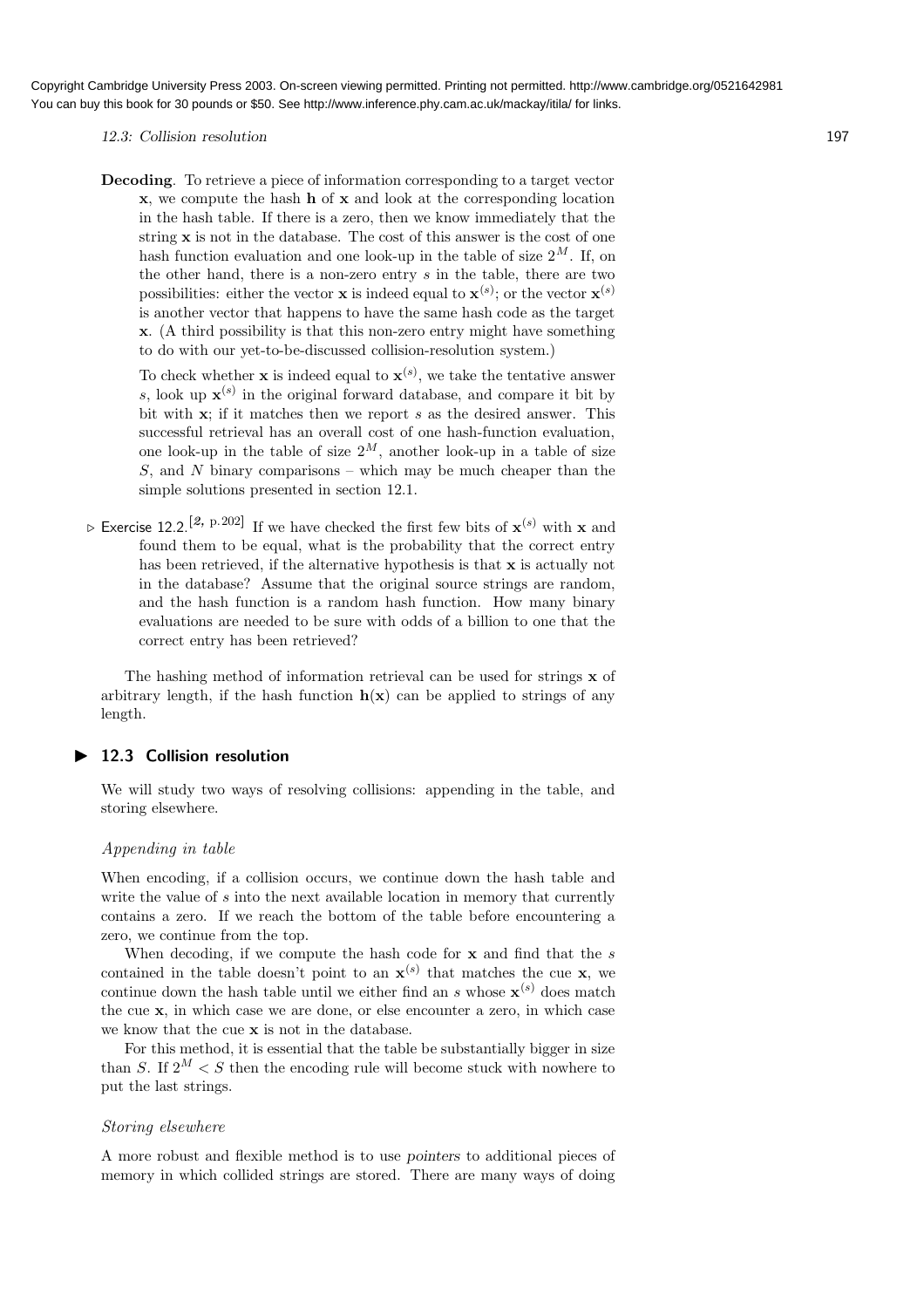198 198 12 — Hash Codes: Codes for Efficient Information Retrieval

this. As an example, we could store in location h in the hash table a pointer (which must be distinguishable from a valid record number  $s$ ) to a 'bucket' where all the strings that have hash code  **are stored in a** *sorted list***. The** encoder sorts the strings in each bucket alphabetically as the hash table and buckets are created.

The decoder simply has to go and look in the relevant bucket and then check the short list of strings that are there by a brief alphabetical search.

This method of storing the strings in buckets allows the option of making the hash table quite small, which may have practical benefits. We may make it so small that almost all strings are involved in collisions, so all buckets contain a small number of strings. It only takes a small number of binary comparisons to identify which of the strings in the bucket matches the cue x.

#### ▶ 12.4 Planning for collisions: a birthday problem

Exercise 12.3.<sup>[2, p.202]</sup> If we wish to store S entries using a hash function whose output has  $M$  bits, how many collisions should we expect to happen, assuming that our hash function is an ideal random function? What size M of hash table is needed if we would like the expected number of collisions to be smaller than 1?

> What size M of hash table is needed if we would like the expected number of collisions to be a small fraction, say  $1\%$ , of S?

[Notice the similarity of this problem to exercise 9.20 (p.156).]

#### ▶ 12.5 Other roles for hash codes

#### Checking arithmetic

If you wish to check an addition that was done by hand, you may find useful the method of casting out nines. In casting out nines, one finds the sum, modulo nine, of all the digits of the numbers to be summed and compares it with the sum, modulo nine, of the digits of the putative answer. [With a little practice, these sums can be computed much more rapidly than the full original addition.]

Example 12.4. In the calculation shown in the margin the sum, modulo nine, of 189 the digits in 189+1254+238 is 7, and the sum, modulo nine, of 1+6+8+1 is 7. The calculation thus passes the casting-out-nines test.

Casting out nines gives a simple example of a hash function. For any addition expression of the form  $a + b + c + \cdots$ , where  $a, b, c, \ldots$  are decimal numbers we define  $h \in \{0, 1, 2, 3, 4, 5, 6, 7, 8\}$  by

 $h(a + b + c + \cdots) =$  sum modulo nine of all digits in  $a, b, c$ ; (12.1)

then it is nice property of decimal arithmetic that if

$$
a + b + c + \dots = m + n + o + \dots \tag{12.2}
$$

then the hashes  $h(a + b + c + \cdots)$  and  $h(m + n + o + \cdots)$  are equal.

 $\triangleright$  Exercise 12.5.<sup>[1, p.203]</sup> What evidence does a correct casting-out-nines match give in favour of the hypothesis that the addition has been done correctly?

+1254 + 238 1681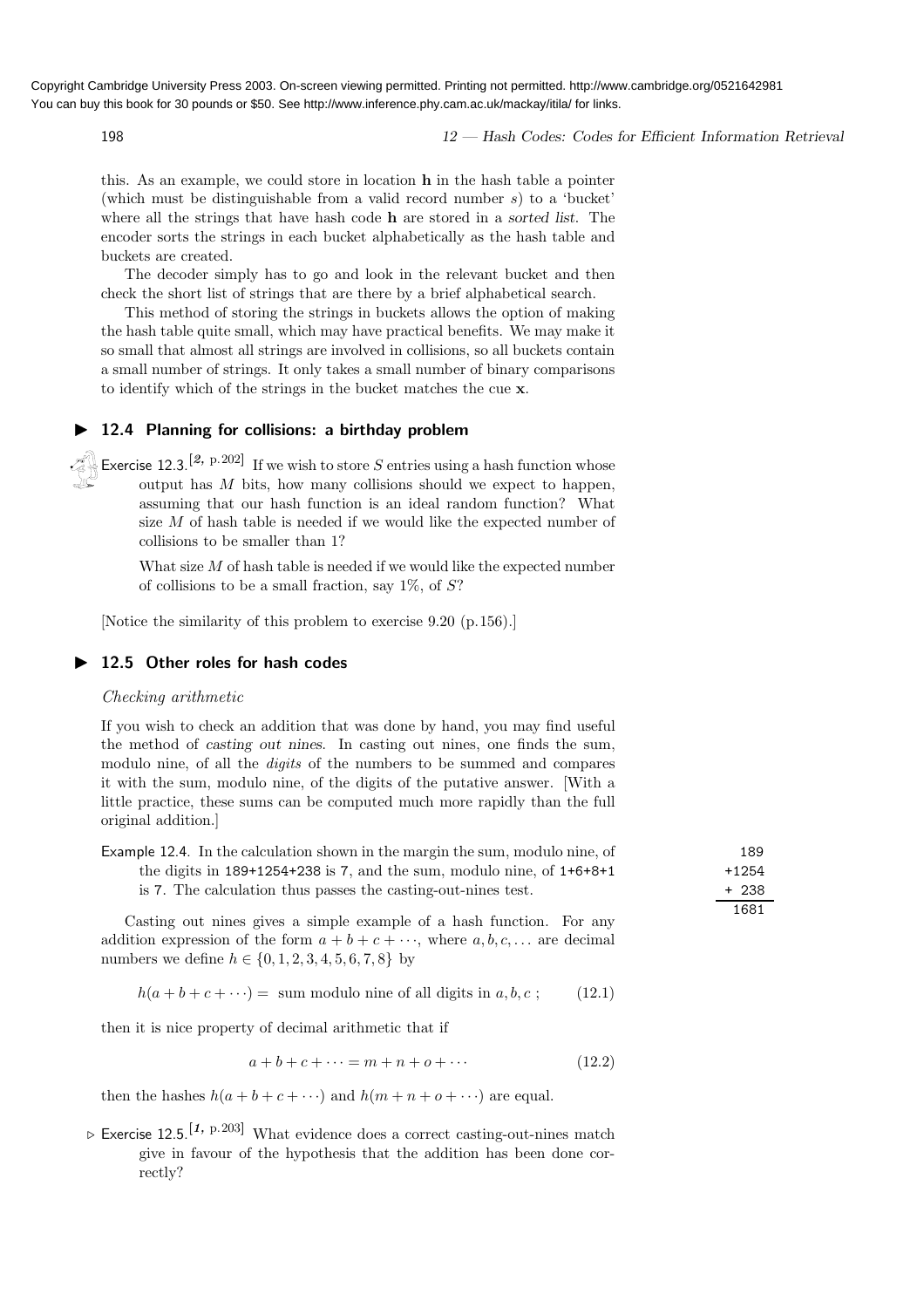12.5: Other roles for hash codes 199

#### Error detection among friends

Are two files the same? If the files are on the same computer, we could just compare them bit by bit. But if the two files are on separate machines, it would be nice to have a way of confirming that two files are identical without having to transfer one of the files from A to B. [And even if we did transfer one of the files, we would still like a way to confirm whether it has been received without modifications!]

This problem can be solved using hash codes. Let Alice and Bob be the holders of the two files; Alice sent the file to Bob, and they wish to confirm it has been received without error. If Alice computes the hash of her file and sends it to Bob, and Bob computes the hash of his file, using the same M-bit hash function, and the two hashes match, then Bob can deduce that the two files are almost surely the same.

Example 12.6. What is the probability of a false negative, i.e., the probability, given that the two files do differ, that the two hashes are nevertheless identical?

If we assume that the hash function is random and that the process that causes the files to differ knows nothing about the hash function, then the probability of a false negative is  $2^{-M}$ .  $-M$ .  $\Box$ 

A 32-bit hash gives a probability of false negative of about  $10^{-10}$ . It is common practice to use a linear hash function called a 32-bit cyclic redundancy check to detect errors in files. (A cyclic redundancy check is a set of 32 paritycheck bits similar to the 3 parity-check bits of the (7, 4) Hamming code.)

To have a false-negative rate smaller than one in a billion,  $M = 32$ bits is plenty, if the errors are produced by noise.

 $\triangleright$  Exercise 12.7.<sup>[2, p.203]</sup> Such a simple parity-check code only detects errors; it doesn't help correct them. Since error-*correcting* codes exist, why not use one of them to get some error-correcting capability too?

#### Tamper detection

What if the differences between the two files are not simply 'noise', but are introduced by an adversary, a clever forger called Fiona, who modifies the original file to make a forgery that purports to be Alice's file? How can Alice make a digital signature for the file so that Bob can confirm that no-one has tampered with the file? And how can we prevent Fiona from listening in on Alice's signature and attaching it to other files?

Let's assume that Alice computes a hash function for the file and sends it securely to Bob. If Alice computes a simple hash function for the file like the linear cyclic redundancy check, and Fiona knows that this is the method of verifying the file's integrity, Fiona can make her chosen modifications to the file and then easily identify (by linear algebra) a further 32-or-so single bits that, when flipped, restore the hash function of the file to its original value. Linear hash functions give no security against forgers.

We must therefore require that the hash function be *hard to invert* so that no-one can construct a tampering that leaves the hash function unaffected. We would still like the hash function to be easy to compute, however, so that Bob doesn't have to do hours of work to verify every file he received. Such a hash function – easy to compute, but hard to invert – is called a one-way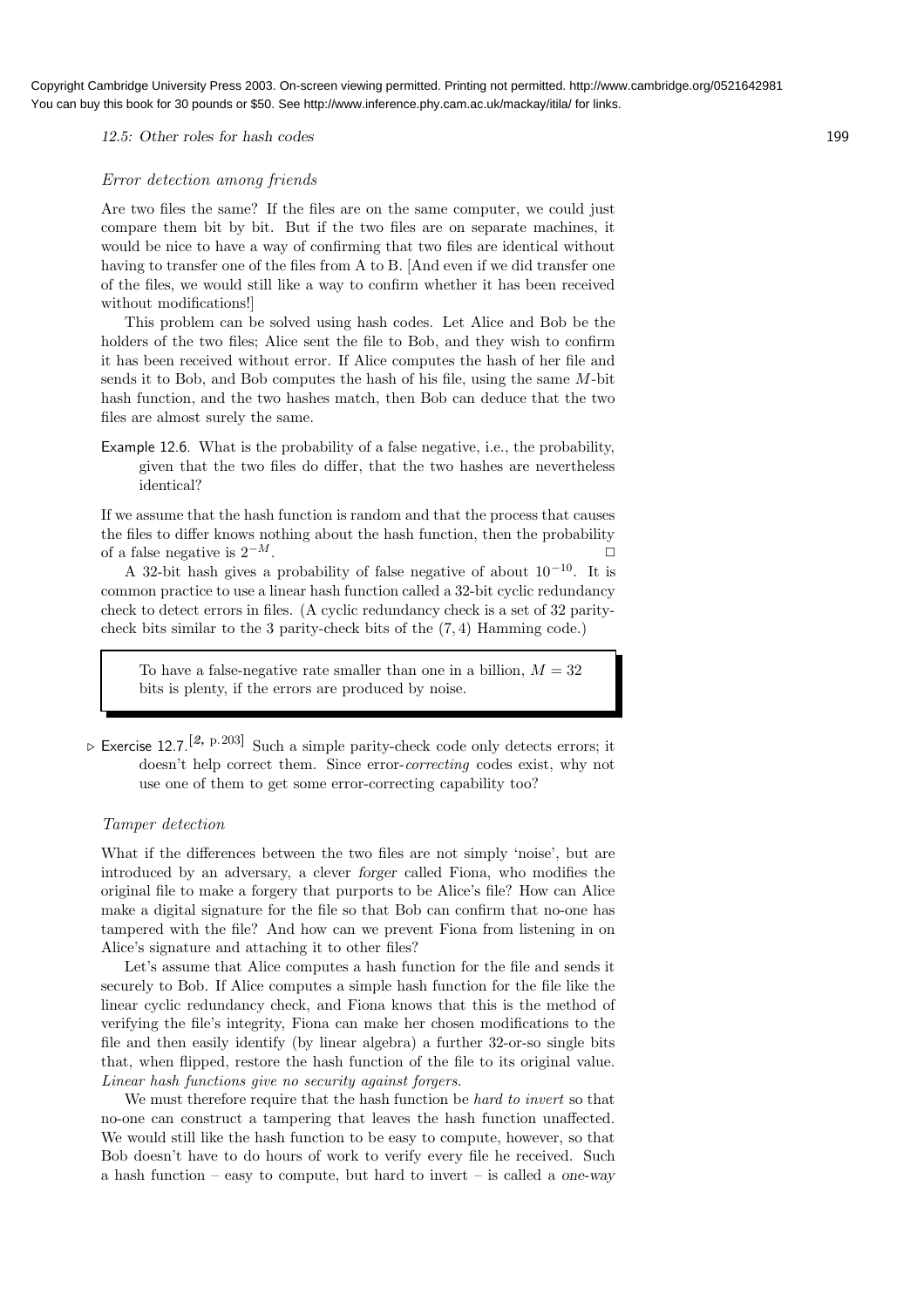200 12 — Hash Codes: Codes for Efficient Information Retrieval

hash function. Finding such functions is one of the active research areas of cryptography.

A hash-function that is widely used in the free software community to confirm that two files do not differ is MD5, which produces a 128 bit hash. The details of how it works are quite complicated, involving convoluted exclusiveor-ing and if-ing and and-ing.<sup>1</sup>

Even with a good one-way hash function, the digital signatures described above are still vulnerable to attack, if Fiona has access to the hash function. Fiona could take the tampered file and hunt for a further tiny modification to it such that its hash matches the original hash of Alice's file. This would take some time – on average, about  $2^{32}$  attempts, if the hash function has 32 bits – but eventually Fiona would find a tampered file that matches the given hash. To be secure against forgery, digital signatures must either have enough bits for such a random search to take too long, or the hash function itself must be kept secret.

Fiona has to hash  $2^M$  files to cheat.  $2^{32}$  file modifications is not very many, so a 32-bit hash function is not large enough for forgery prevention.

Another person who might have a motivation for forgery is Alice herself. For example, she might be making a bet on the outcome of a race, without wishing to broadcast her prediction publicly; a method for placing bets would be for her to send to Bob the bookie the hash of her bet. Later on, she could send Bob the details of her bet. Everyone can confirm that her bet is consistent with the previously publicized hash. [This method of secret publication was used by Isaac Newton and Robert Hooke when they wished to establish priority for scientific ideas without revealing them. Hooke's hash function was alphabetization as illustrated by the conversion of UT TENSIO, SIC VIS into the anagram CEIIINOSSSTTUV.] Such a protocol relies on the assumption that Alice cannot change her bet after the event without the hash coming out wrong. How big a hash function do we need to use to ensure that Alice cannot cheat? The answer is different from the size of the hash we needed in order to defeat Fiona above, because Alice is the author of both files. Alice could cheat by searching for two files that have identical hashes to each other. For example, if she'd like to cheat by placing two bets for the price of one, she could make a large number  $N_1$  of versions of bet one (differing from each other in minor details only), and a large number  $N_2$  of versions of bet two, and hash them all. If there's a collision between the hashes of two bets of different types, then she can submit the common hash and thus buy herself the option of placing either bet.

Example 12.8. If the hash has M bits, how big do  $N_1$  and  $N_2$  need to be for Alice to have a good chance of finding two different bets with the same hash?

This is a birthday problem like exercise 9.20 (p.156). If there are  $N_1$  Montagues and  $N_2$  Capulets at a party, and each is assigned a 'birthday' of M bits, the expected number of collisions between a Montague and a Capulet is

$$
N_1 N_2 2^{-M}, \t\t(12.3)
$$

<sup>1</sup> http://www.freesoft.org/CIE/RFC/1321/3.htm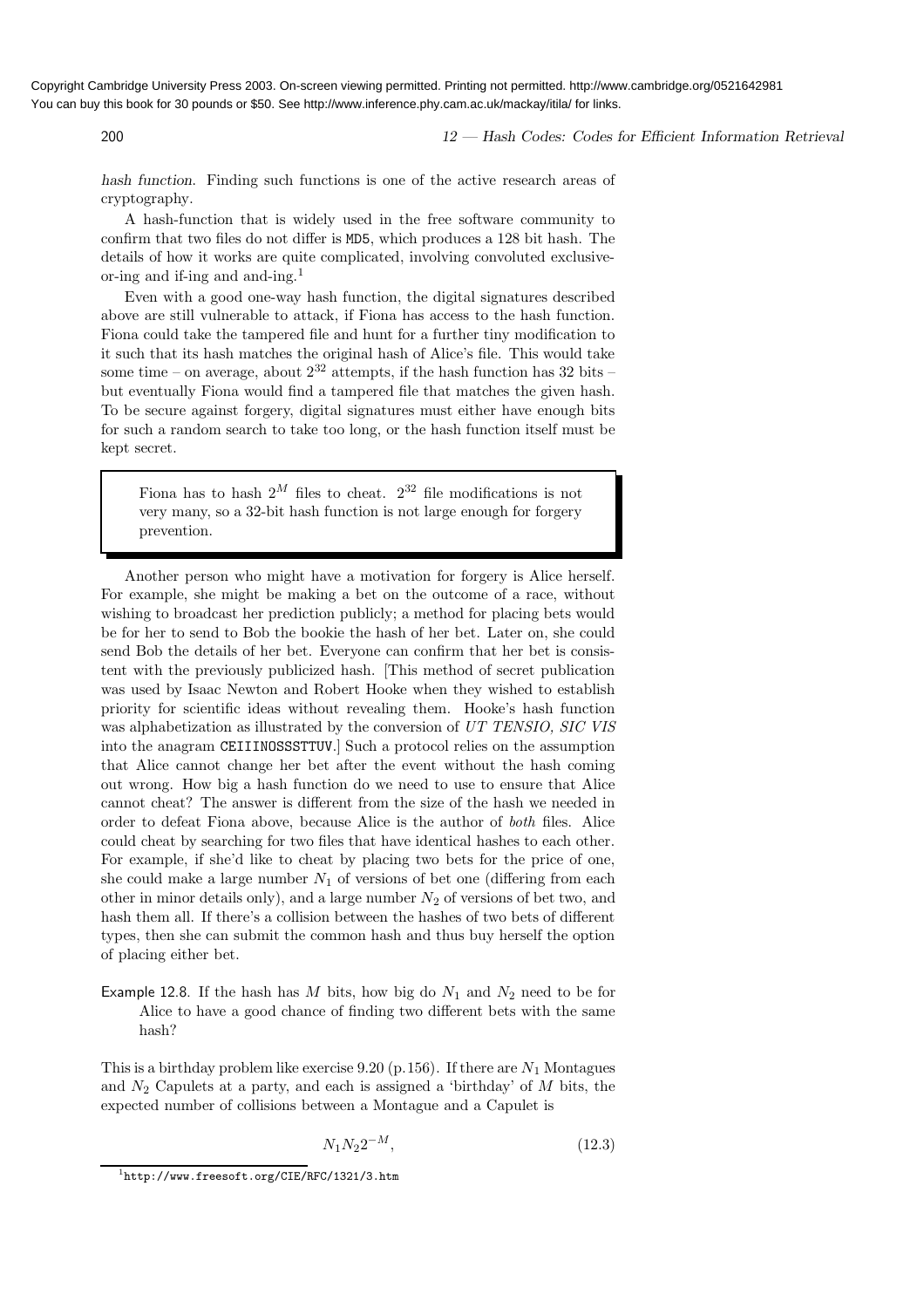12.6: Further exercises 201

so to minimize the number of files hashed,  $N_1 + N_2$ , Alice should make  $N_1$ and  $N_2$  equal, and will need to hash about  $2^{M/2}$  files until she finds two that match.  $\Box$ 

Alice has to hash  $2^{M/2}$  files to cheat. [This is the square root of the number of hashes Fiona had to make.]

If Alice has the use of  $C = 10^6$  computers for  $T = 10$  years, each computer taking  $t = 1$  ns to evaluate a hash, the bet-communication system is secure against Alice's dishonesty only if  $M \gg 2 \log_2 CT/t \simeq 160$  bits.

#### Further reading

I highly recommend the story of Doug McIlroy's spell program, as told in section 13.8 of Programming Pearls (Bentley, 2000). This astonishing piece of software makes use of a 64-kilobyte data structure to store the spellings of all the words of 75 000-word dictionary.

#### ▶ 12.6 Further exercises

Exercise 12.9.<sup>[1]</sup> What is the shortest the address on a typical international letter could be, if it is to get to a unique human recipient? (Assume the permitted characters are [A-Z,0-9].) How long are typical email addresses?

- Exercise 12.10.<sup>[2, p.203]</sup> How long does a piece of text need to be for you to be pretty sure that no human has written that string of characters before? How many notes are there in a new melody that has not been composed before?
- $\triangleright$  Exercise 12.11.<sup>[2, p.204]</sup> Pattern recognition by molecules.

Some proteins produced in a cell have a regulatory role. A regulatory protein controls the transcription of specific genes in the genome. This control often involves the protein's binding to a particular DNA sequence in the vicinity of the regulated gene. The presence of the bound protein either promotes or inhibits transcription of the gene.

- (a) Use information-theoretic arguments to obtain a lower bound on the size of a typical protein that acts as a regulator specific to one gene in the whole human genome. Assume that the genome is a sequence of  $3 \times 10^9$  nucleotides drawn from a four letter alphabet {A, C, G, T}; a protein is a sequence of amino acids drawn from a twenty letter alphabet. [Hint: establish how long the recognized DNA sequence has to be in order for that sequence to be unique to the vicinity of one gene, treating the rest of the genome as a random sequence. Then discuss how big the protein must be to recognize a sequence of that length uniquely.]
- (b) Some of the sequences recognized by DNA-binding regulatory proteins consist of a subsequence that is repeated twice or more, for example the sequence

GCCCCCCACCCCTGCCCCC (12.4)